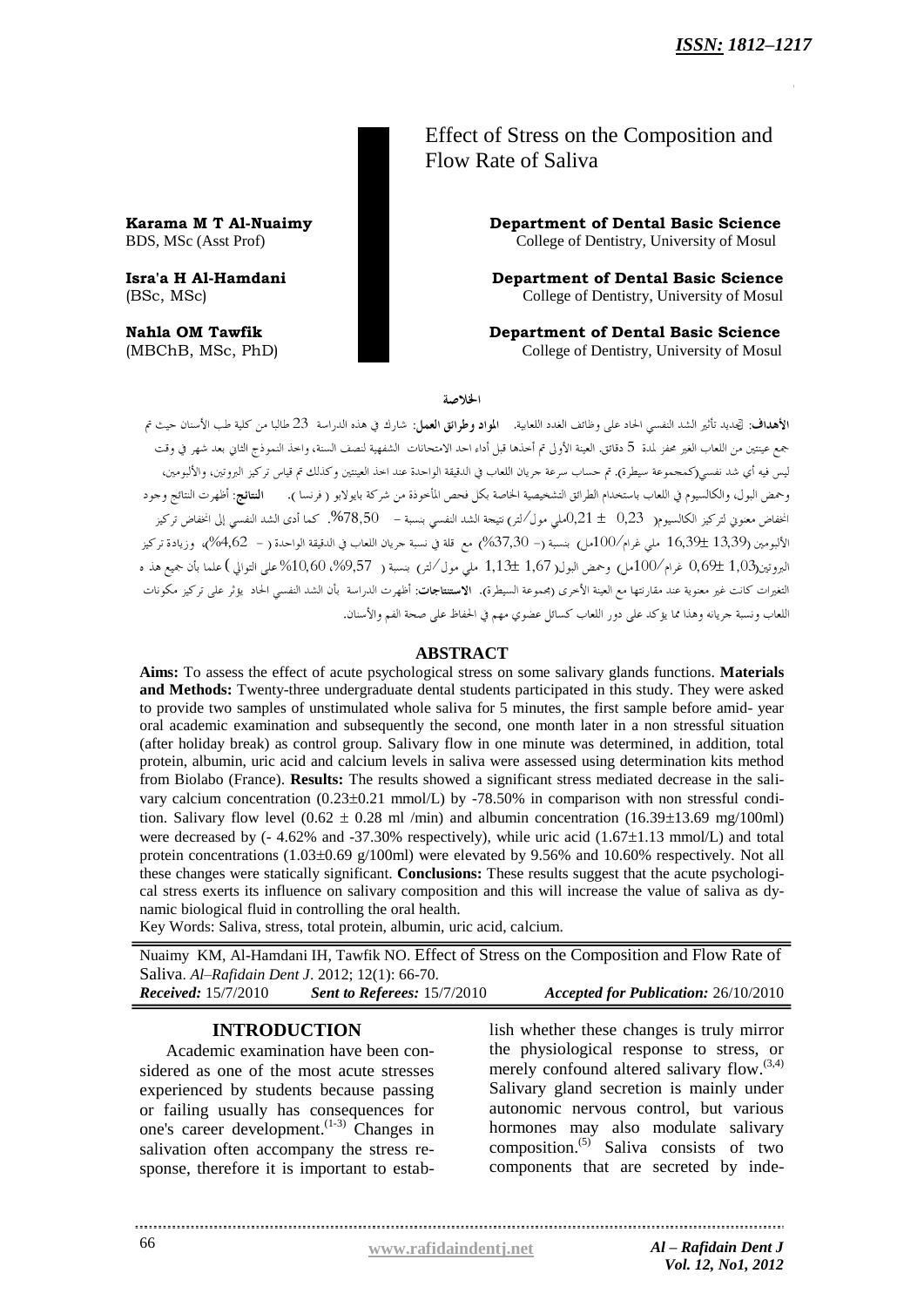pendent mechanisms; first component includes ions, which is produced mainly by parasympathetic stimulation and second protein component, which is released mainly in response to the sympathetic stimulation. (6) Saliva plays an important role in oral health monitoring, regulating and maintaining the integrity of the oral hard tissues and some soft tissues; many studies have demonstrated the importance of salivary calcium with regard to both dental and gingival health. $(7)$  The association between stress and the occurrence of oral disease is based on clinical observations, epidemiological research, and experiments with animals. $(8-10)$  Saliva possesses a multiplicity of immunological and nonimmunological defense systems against toxins, fungi, viruses and bacteria.<sup> $(7, 8)$ </sup> The importance of saliva to the oral health becomes evident in individuals with a reduced salivary flow, particularly in the dry mouth syndrome or xerostomia.<sup>(6,11)</sup> One of the symptoms of xerostomia is a dramatic increase of dental caries and other oral infections, accompanied by an increase of pathogenic bacteria.<sup>(12)</sup>Human saliva lubricates the oral cavity structures and protects teeth and oral mucosa against potentially injurious factors.  $(6, 7)$  Protection of the oral tissues is, among other things, achieved by the physical movement of saliva that effectively washes away many potentially harmful microorganisms.<sup> $(6,8,10)$ </sup> This study of dental undergraduate students will assess the effect of examination stress on salivary flow and on concentration of some salivary constituents and to assess the differences between these parameters before the examination, and after the holiday.

## **MATERIALS AND METHODS**

This cross-sectional study was conducted at the Faculty of Basic Science of Dentistry, College of Dentistry, University of Mosul. During a mid year term test in physiology. Twenty three undergraduate dental students of either sex participated in this study, age range from 21-23 years with a mean age of  $21 \pm 1.12$ years. None of the participants was under medication and all reported to be in good health, most of the students were non-smoker (74%)

Students were requested in advance not to eat or drink except for water one hour before saliva collection to minimize possible food debris and stimulation of salivation. The data were collected on two occasions; the first occasion was obtained on the first day of the exam week and the second sample was collected after 6 weeks of the first measurement, during a period of rest (after mid-trimester holiday) as a control Five minutes unstimulated whole saliva was collected.<sup>(13)</sup> Deionized water was used to rinse the mouth. The volume of the saliva was measured and divided by five minutes to obtain the salivary flow rate expressed in ml/min After the collection, the samples were centrifuged (4000 rpm, for 10 minutes). The supernatant was divided over several aliquots and frozen at (- 20°C) until analysis Whole saliva was assessed colorimetrically by a spectrophotometer. Calcium, uric acid, total protein and albumin concentration were determined by (O-Cresolphtalein complexone, Uricase, Biuret and Bromocresol methods respectively) using a commercial kits (Biolabo reagents, Biolabo SA France).<sup>(14)</sup>

 Data analysis was performed using SPSS version 13.0 for Window. Data were expressed as the mean  $\pm$  standard deviation  $(M\pm SD)$ , and percentage  $(\%)$ throughout the paper. Means were compared using an paired sample Student's ttest. The relation between the salivary flow and biochemical parameters was explored by means of Pearson correlation coefficient(r). *P*<0.05 was considered a statistically significant difference.

# **RESULTS**

In this study, the saliva of 23 dental students was assessed on two occasions. During examination stress, the results showed non significant increase of uric acid and total protein concentrations  $(1.67\pm1.13)$ and1.03 $\pm$ 0.69) by (10.60% and 9.57% respectively) compared with the non stressful sample. While salivary flow rate (0.62  $\pm$  0.28) and albumin levels (16.39 $\pm$ 13.69) were decreased by (- 4.62%, - 37.30% respectively), all these results were statistically non significant (Table 1).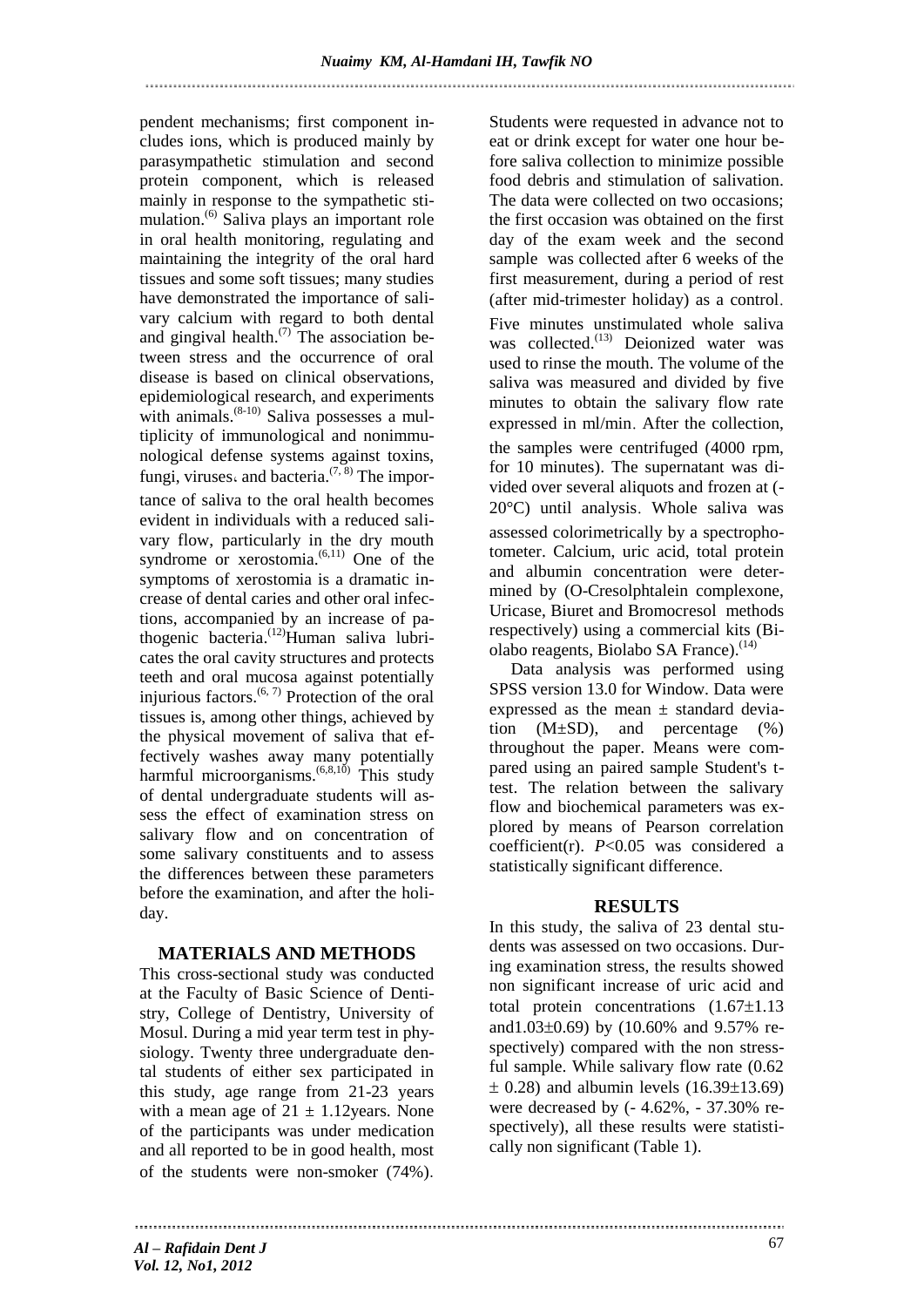| <b>Parameter</b>                         | <b>Exam Stress</b><br><b>Samples</b><br>$Mean \pm SD$<br>$N=23$ | <b>Non Stress</b><br><b>Samples</b><br>Mean $\pm$ SD<br>$N=23$ | $%$ of<br>changes | P value |
|------------------------------------------|-----------------------------------------------------------------|----------------------------------------------------------------|-------------------|---------|
| Salivary flow rate (ml /min)             | $0.62 \pm 0.28$                                                 | $0.65 \pm 0.30$                                                | $-4.62\%$         | .216    |
| Ca (mmol/L)                              | $0.23 \pm 0.21$                                                 | $1.07 \pm 0.99$ **                                             | $-78.50\%$        | .001    |
| Total protein (g/100ml)                  | $1.03 \pm 0.69$                                                 | $0.94 \pm 0.59$                                                | 9.57%             | .644    |
| Uric acid (mmol/L)                       | $1.67 \pm 1.13$                                                 | $1.51 \pm 1.23$                                                | 10.60%            | .546    |
| Albumin (mg/100ml)<br>$\sim$<br>$\cdots$ | 16.39±13.69                                                     | 21.92±10.76                                                    | $-37.30\%$        | .216    |

Table (1): Comparison between the effect of exam stress and non-stress (holiday samples) situation on salivary flow rate and biochemical parameters.

Significant at  $** p < 0.01$ 

The concentration of calcium was significantly decreased (-78.50%) at level of *p*<0.01 in comparison with the nonstressful condition (control group) as shown in figure (1):



Figure (1): Comparison between mean Calcium concentration in exam stress sample and Nonstress sample

Correlation analysis between these parameters in the first sample (stress induced) showed that there were interrelation between the parameters but it's not statistically significant (Table 2), while

correlation analysis between the same parameters in the second sample (holiday) (Table 3) showed that salivary flow were negatively correlated with uric acid concentration ( $r = -0.46$ ,  $p < 0.05$ ) (Figure 2).

Table (2): Correlations between salivary flow rate and biochemical parameters in exam stress situation

| <b>Parameter</b>          | <b>Salivary</b><br>flow rate<br>(ml/min) | <b>Ca</b><br>(mMol/L) | <b>Total protein</b><br>(g/100ml) | Uric acid<br>(mMol/L) | <b>Albumin</b><br>(mg/100ml) |
|---------------------------|------------------------------------------|-----------------------|-----------------------------------|-----------------------|------------------------------|
| <b>Salivary flow rate</b> | ۰                                        |                       |                                   |                       |                              |
| $m/m$ in                  |                                          |                       |                                   |                       |                              |
| Ca (mmol/L)               | $-.187$                                  | -                     |                                   |                       |                              |
| Total protein (g/100ml)   | $-.261$                                  | .124                  | -                                 |                       |                              |
| Uric acid (mmol/L)        | $-.240$                                  | $-.321$               | $-.040$                           |                       |                              |
| Albumin (mg/100ml)        | $-.059$                                  | .186                  | $-.340$                           | $-.091$               |                              |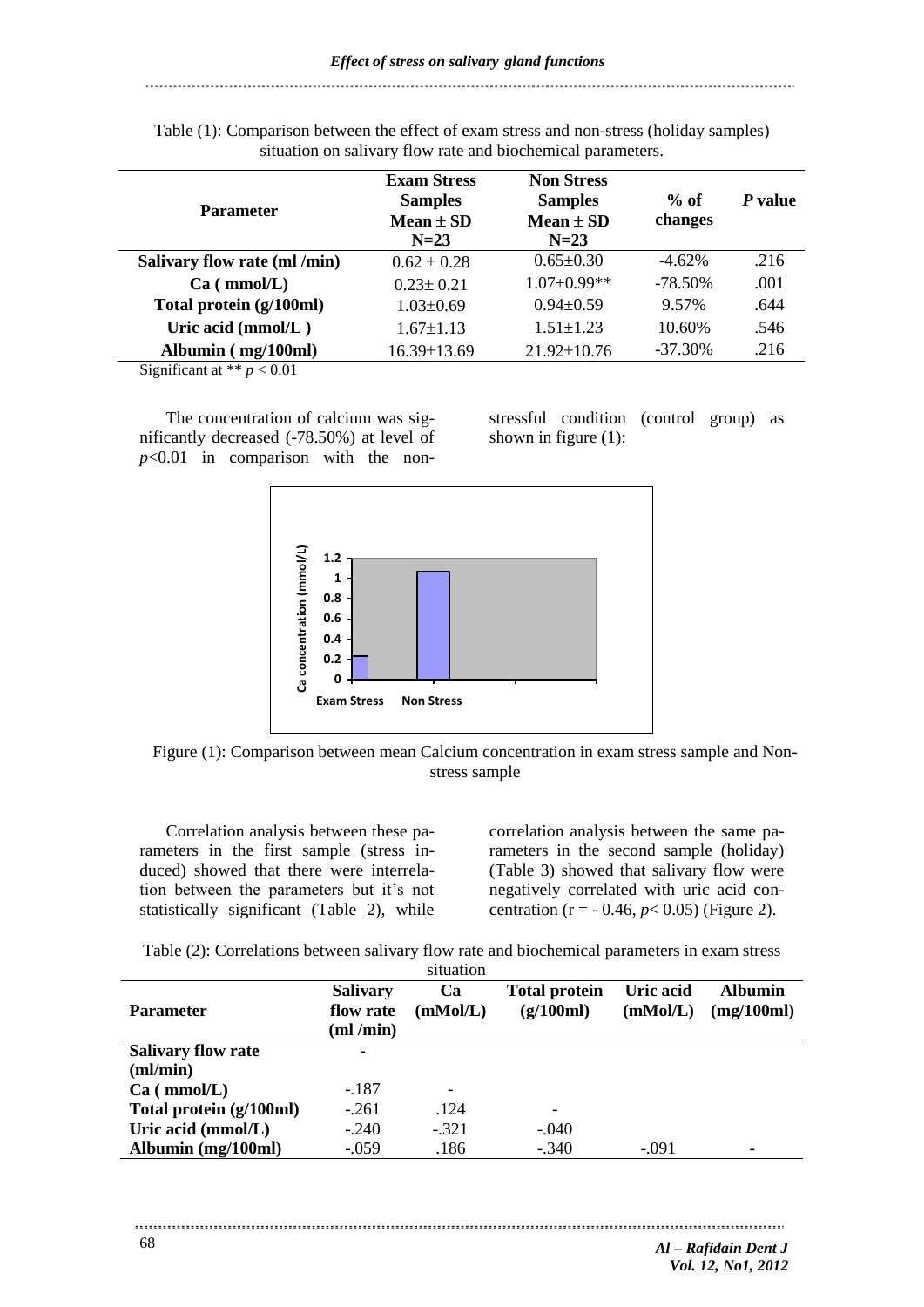# 

| <b>Parameter</b>           | <b>Salivary flow</b><br>rate (ml/min) | Ca<br>(mMol/L)           | <b>Total protein</b><br>(g/100ml) | Uric acid<br>(mMol/L) | <b>Albumin</b><br>(mg/100ml) |
|----------------------------|---------------------------------------|--------------------------|-----------------------------------|-----------------------|------------------------------|
| Salivary flow rate(ml/min) | -                                     |                          |                                   |                       |                              |
| Ca (mmol/L)                | $-.052$                               | $\overline{\phantom{0}}$ |                                   |                       |                              |
| Total protein (g/100ml)    | $-.198$                               | .037                     | $\overline{\phantom{0}}$          |                       |                              |
| Uric acid (mmol/L)         | $-.460*$                              | $-.108$                  | .321                              |                       |                              |
| Albumin (mg/100ml)         | $-.070$                               | .094                     | .261                              | .137                  |                              |

Table (3): Correlations between salivary flow rate and biochemical parameters in Non Stress situation



Figure (2): Correlation between salivary flow rate and uric acid concentration in Non-stress Sample

### **DISCUSSION**

The protective functions of saliva and the association between oral disease and psychological factors is considered. It is surprising how little psychological stress can alter the defense systems in saliva. In this study, total protein concentration was elevated, while salivary flow rate decreased and this is in agreement with other studies. (2-4) Turner and Sugiya (2002) suggested that Parasympathetic stimulation produces copious saliva of low protein concentration while sympathetic stimulation produces little saliva but of high protein concentration and may thus give a sensation of dryness.<sup>(5,15)</sup> Subjective oral dryness and reduced unstimulated salivary flow were significantly associated with depression, trait anxiety, perceived stress and state anxiety. $(10,11)$  This elevation could be caused by an increased sympathetic tone and catecholamine output,  $4^{\int}$  or could be due to activation of the hypothalamic-pituitary- adrenal axis and subsequent release of cortisol in saliva with subsequent increase in total protein content, and secretory immunoglobulin A as one defense mechanism(2). Calcium is one

of important inorganic content of salivary fluid.<sup>(16)</sup> Secretion of calcium in saliva depend upon salivary flow rate, so there is a negative correlation between calcium concentration and salivary flow rate  $(17)$  and this is in agreements with the results of the study. Sewon *et al*. (1998) showed that a positive correlation between high salivary calcium content and periodontitis and between high salivary calcium level and the number of intact teeth in selected groups of subjects.<sup>(17)</sup> Change in the concentration of some of the saliva constituent is coresponsible for the dynamics of the processes, which contribute to the development of new equilibrium between teeth remineralization and demineralization.<sup>(7)</sup> Uric acid is considered as one of the constituents in the salivary fluid. The concentration of uric in mixed saliva has been reported as a range from 0.5 to 20.6  $\text{mg}/100\text{ml}^{(18)}$  and this is in agreement with our results. In recent years it has been emphasized that the concentration of many of the constituents of saliva varies with flow rate and that composition of the saliva produced by individual salivary gland differs from each other's (19, 20). Uric acid is